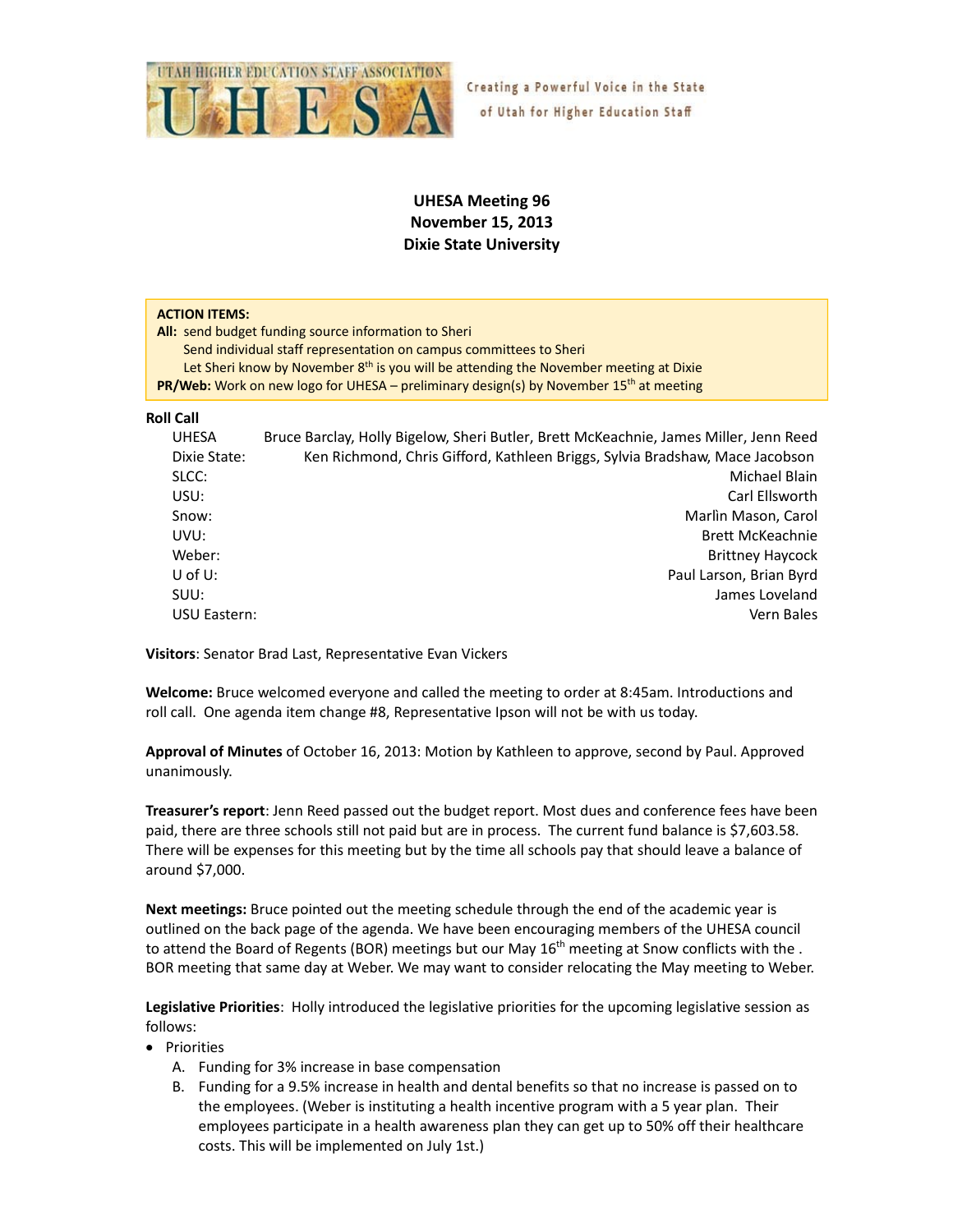- C. The above should not be funded through tuition increases,
- D. Higher Education Staff should be treated the same as public employees.
- Etiquette: Holly reminded the group about proper etiquette for discussions with legislative reps
	- 1. We want them to like us even if we disagree.
	- 2. We are watching them and we are informed.
- UHESA Day at the Capitol: February 6th.
	- o Senator Niederhauser has consented to speak with us and Holly is working on others at this time.
	- o Talk to your representatives so that they know your name before we get to the capitol. Remember that personal stories are more interesting to them than form letters.
	- o While Legislation is required constitutionally to fund public education and Medicaid, they are not mandated to fund higher education. Which leads to the point that tuition should not be the only means to fill the gap for lack of funding. Tuition increases are putting students in more difficult circumstances financially. The way to get more money into the tax system is to fund higher education to help students graduate which will help them get higher paying jobs which will increase the tax payments.
	- o Holly will come up with a list of talking points to discuss with our legislators. It is better to refer to the needs as cost of living rather than lack of benefits.

**Useful websites:** Brett gave a brief demonstration on accessing information from these websites.

- Higher Ed UtahBrett gave a brief presentation on the Higher Ed Utah website higheredutah.org. There is an amazing amount of information on this website, i.e. data regarding all institutions, a link to all information from the board of regents. Brett recommended that everyone should make an effort to attend a board of regents meetings. Agendas are on this website. Board of Regent policies are all listed and they affect all institutions. We should know these policies as well as our individual institution policies and how they should be affecting us.
- Utah Legislative website: www.Le.utah.gov. Get to know this website. The legislative calendar is listed and shows when any bill will be discussed or voted on. There are recorded videos of each item. This will help you get to know the legislators. You can find out who serves on any committee as well.

## **Guest speaker Representative Brad Last:**

Chris Gifford introduced Representative Brad Last who sits on the higher ed committee.

- Representative Last explained the current economic situation in the State. While it has been a difficult time for education in the State, he explained that why public ed has been held harmless throughout this time and higher ed has not. Initially this year, the state thought there would be an increase in tax revenues, but ìt does not appear that will be the case. There will likely be one‐time funding for education, but it does not appear that there will be any increase in ongoing funds.
- He discussed the BOR funding priorities and indicated that it looks like what the BOR was hoping for was an increase in funding. Don't get your hopes up. Final revenues estimates are not available until the end of February which is about half way through the legislative session.
- Representative Last was asked why employees of higher ed were not treated the same as those in public ed or other State jobs. He explained the way the State looks at funding state employees vs. Higher ed employees. State employees must be looked at in a different way from those in public or higher ed. Public education does have private funding from property tax, Higher ed has the ability to generate funds through tuition. There is no way State employees can generate more revenue.
- Question, where do you see higher ed in 10 years? The body of the legislature is made up of a wide variety of individuals who all have conflicts of interest regarding how things are funded. This is what makes the legislature great. At the end of the day, they all go back to their regular life and careers. Education is one of the highest priorities in the state. One frustration to Brad is that there are no formulas for how the money is distributed to Higher Ed. The legislature is working on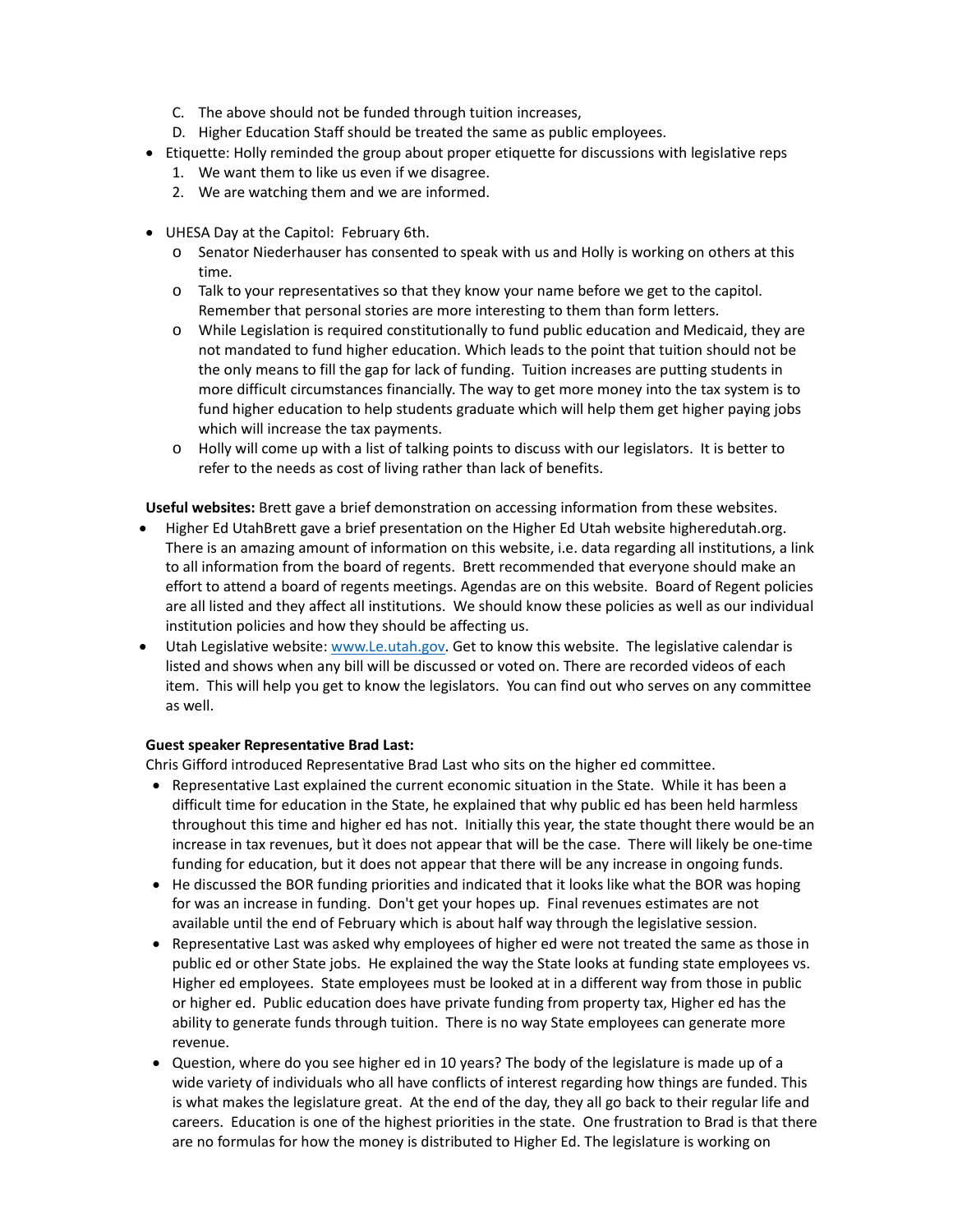developing a better method (formula) for distribution. Higher ed needs to become more aware of what the needs in the work force really are and drive students to those types of degrees. STEM is a big initiative at this time. Currently in the northern Utah area there are about 20,000 unfilled jobs in the area of technology.

- Utah is becoming more and more a desirable place for businesses to locate their businesses. The regulatory framework of Utah is very favorable toward employees. We have good work ethics, lower wages, lower cost of doing business with regard to power are all draws.
- Encouraged each of us to get to know the members of the higher education appropriation committee and the members of the general education council and get to know our representatives; get their cell phone numbers before session begins. Legislators may not know about something that is very important to you. You can help them understand better if you contact them, not by email, during the session. Texting and brief phone calls are helpful. Keep communication brief and very specific.

## **Presentation**:

Max Green of Equality Utah spoke with us via Skype and gave a PowerPoint presentation and answered questions on becoming a citizen lobbyist. max@equalityutah.org. Many of the points he went over have been taught to us by Holly and other legislators who have visited us.

Lunch break. Discussion of news at each school

- Dixie: President is retiring. No more staff dues, staff association is being funded by university, working on making Dixie a smoke‐free campus. Just about there and ready to take to BOT meeting
- SLLC: President is resigning. New power transformer worked with Conoco to get.
- Weber combining two staff associations into one. Working on the inauguration of new president. In the last BOT meeting they have established an LBGTQ advocacy on their campus.
- USU Eastern: working hard to get staff more involved.
- USU: EDUroam is a growing federated wireless access which had already been implemented at UofU, and they are working on it at USU. KUALI is a new technology that If successful has a lot of potential. Working on making registration less difficult so that the network does not crash as much during that time.
- Snow: working on EDUroam too. President is working on shared governance with staff. Staff were allowed to have input in a recent hire.
- UofU: making good inroads on gaining for recognition for staff association on campus. President of University has reinstituted having the staff council to lunch at his home. Employee appreciation day was held in September. It was poor weather and attendance was down by about 25% with only about 3500 staff attending. They are finding that most employees don't understand what the staff council does and are trying to educated the campus.
- SUU: In the final stages of amending a policy regarding reviewing new or revised policies and making it a requirement that all policies be reviewed by the staff association prior to final approval. Final candidate for the new president should be announced before Thanksgiving. Held a recent legislative forum that included a training on the legislative website. Staff annual evaluation process is being reviewed. Currently the professional and classified staff evaluation forms are very different and they are trying to bring in more unity to the evaluation process.
- UVU: Planning, budgeting and accountability process begins next week. Brett has submitted a four year strategic plan from the staff association as part of this process. New mission statement with long‐term goals. Hopefully this can help educate the staff about what the association does for them.

Request: Bruce asked everyone to let him know when they are having meetings and a member of UHESA executive council will try to attend.

Senator Evan Vickers presented at a public forum for all staff at Dixie. There were a few staff in attendance as well as the members of this committee. It was informative and educational. He